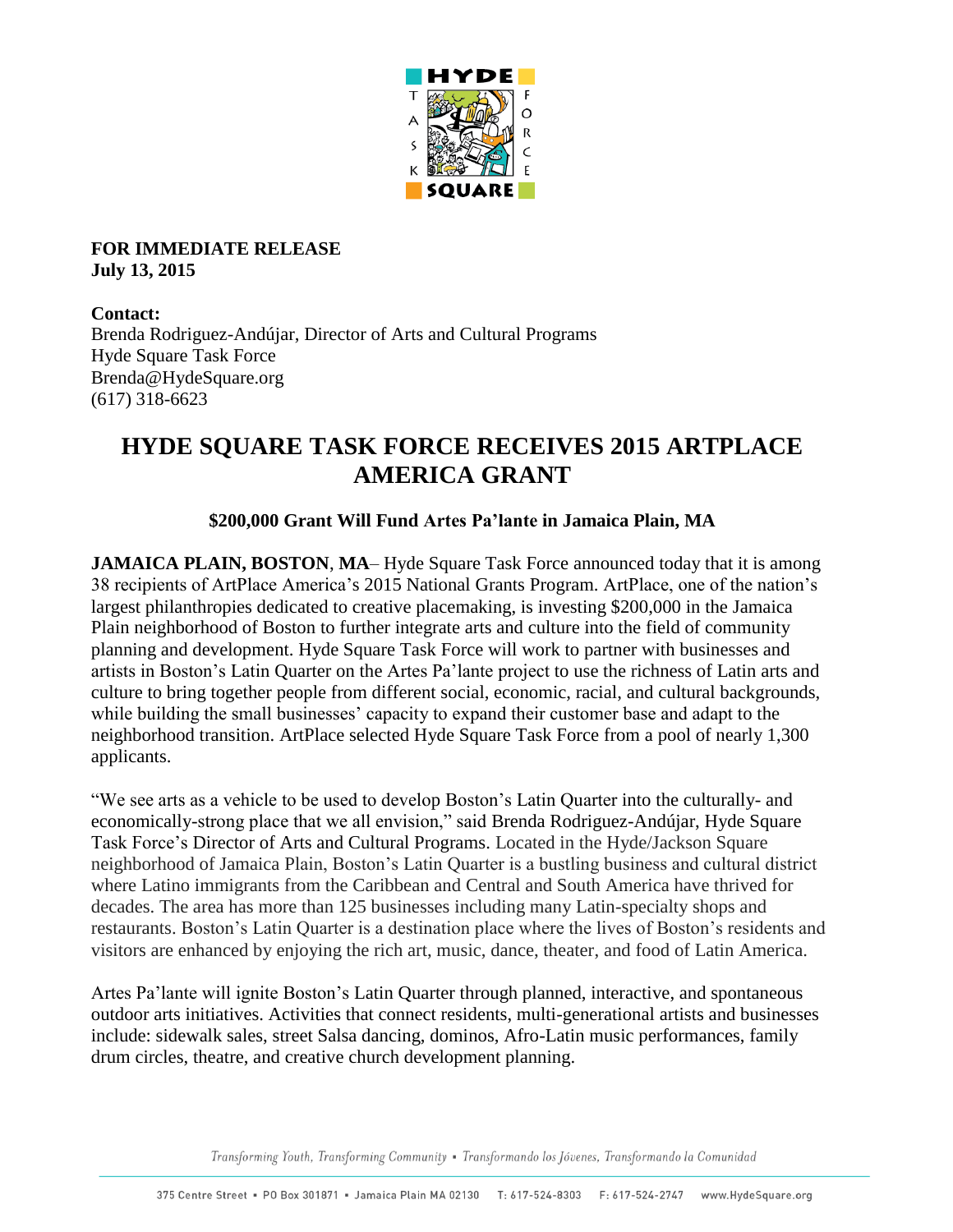

"There are so many people that are invested in this community, from the nonprofits and youth organizations that work with our kids, such as Hyde Square Task Force, to the small business owners, and they are all invested in this community and they value their traditional roots," said Massachusetts State Representative Jeffrey Sánchez of the project.

"Hyde Square Task Force is a leader, not only in Jamaica Plain, but throughout the city," said Boston City Councilor Matt O'Malley. "In addition to the work and the mission statement of the organization, they are working to bring people together through the arts, from all walks of life and from all cultures, to have them come together to celebrate arts and to learn arts."

Gerald Robins, Executive Director of Hyde Jackson Square Main Street, said of their relationship with Hyde Square Task Force on the Artes Pa'lante project, "We are excited and extremely pleased to be a part of Hyde Square Task Force's Artes Pa'lante project to be funded by ArtPlace. Hyde Jackson Square Main Street strongly believes that future economic success of the neighborhood will be dependent on coordinated efforts to market the neighborhood and increase the skills of our merchants."

"Investing in and supporting the arts have a profound impact on the social, physical, and economic futures of communities," said ArtPlace Executive Director Jamie L. Bennett. "Projects like these demonstrate how imaginative and committed people are when it comes to enhancing their communities with creative interventions and thoughtful practices."

"The National Grants Program is actively building a portfolio that touches each of the sectors and stakeholders that make up the community development field," said ArtPlace's Director of National Grantmaking F. Javier Torres. "Last year, ArtPlace developed a Community Development Matrix to help us better evaluate our success on this front. So, we're thrilled that this year's 38 grantees represent a dynamic spectrum of creative approaches and partnerships in community development that expand the dimensions of our portfolio."

This year's ArtPlace America grantees were selected from nearly 1,300 applicants across 48 states and the District of Columbia. Grants range from \$50,000 to \$500,000 with an average of \$265,000.

"Each one of these grants supports a geographic community: a collection of people who live, work, and play within a defined circle on a map," continued Torres. "In each case, a community development challenge or opportunity was identified by local stakeholders; and these 38 grantees are serving as conduits for their community's desires by leading arts-based solutions through their projects."

To celebrate their selection as one of only 38 recipients of ArtPlace America's 2015 National Grants Program, Hyde Square Task Force is hosting a free community celebration in Boston's Latin Quarter, at the Blessed Sacrament Church Plaza (361 Centre Street, Jamaica Plain, MA

Transforming Youth, Transforming Community . Transformando los Jóvenes, Transformando la Comunidad